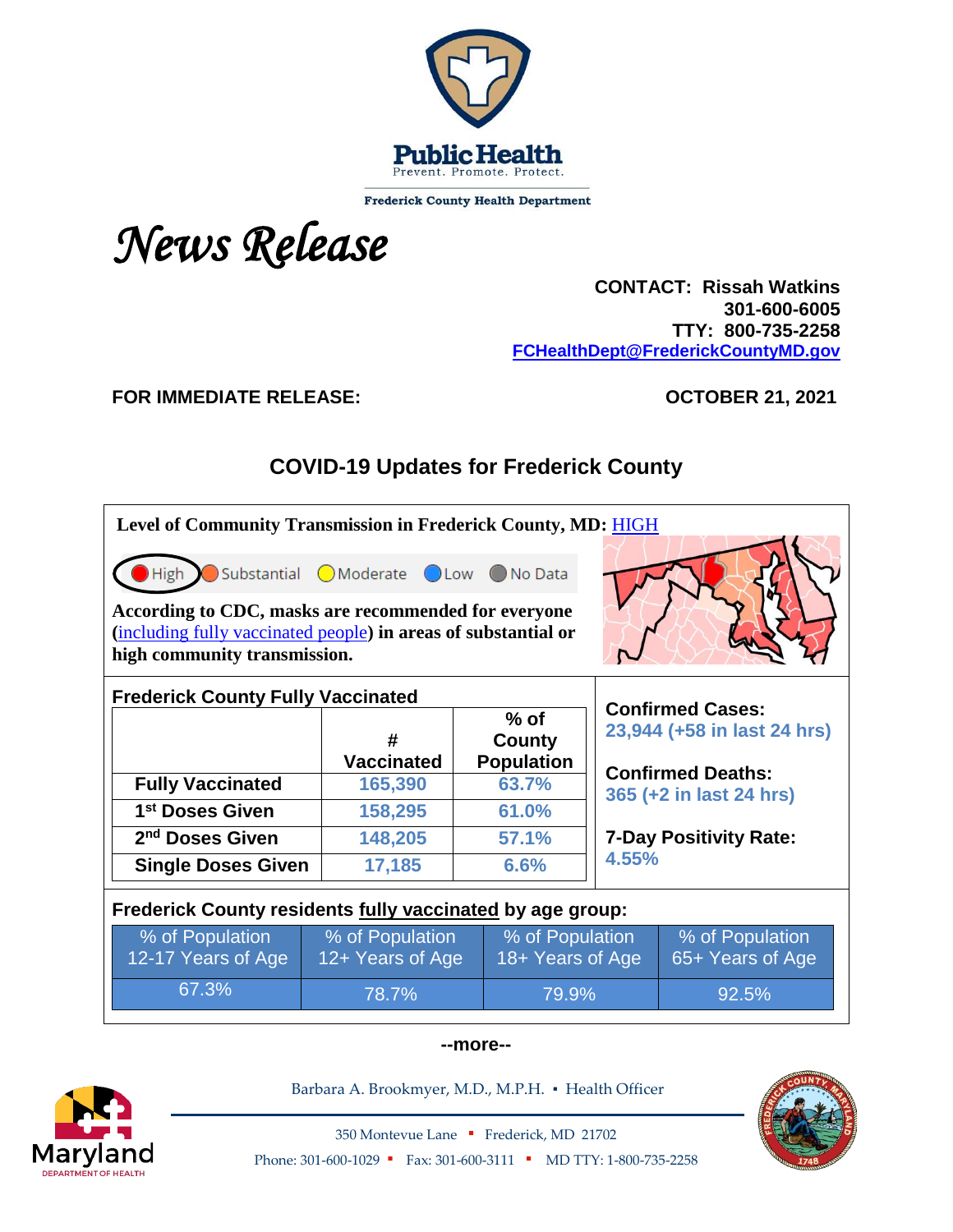

### **Page 2/COVID Update**

## **Update on Boosters**

The CDC Advisory Committee on Immunization Practices (ACIP) is meeting today to review data about booster doses and make a recommendation on boosters for Moderna and Johnson & Johnson (Janssen) COVID-19 vaccines.

We will update [our website](https://health.frederickcountymd.gov/629/COVID-19-Vaccine) as soon as we are able to start giving Moderna and Johnson & Johnson boosters at our local health department vaccination clinics to eligible groups.

After boosters for Moderna and Johnson & Johnson are authorized by the CDC, the Maryland MDGoVax Call Center will begin calling and texting Marylanders who are eligible to receive boosters. Calls will come from 240-673-2163 with the caller ID "MD Vaccine Cntr". If you receive a call and you are not certain that it is a legitimate call, hang up and call the MDGoVax Call Center directly at 855-MD-GoVAX (855-634-6829).



1. Eligible constituents receive call from 240-673-2163 with caller ID "MD Vaccine Cntr".



2. Callers greeted with a message explaining their eligibility for a Booster with an option to speak to an agent to schedule appt, or defer.



3. If the campaign reaches voicemail, the system leaves a message explaining their booster eligibility and directing to call back.



4. Recipients of booster text message above, are also routed to the same booster prompt experience, if they call MD GOVAX line.

**--more--**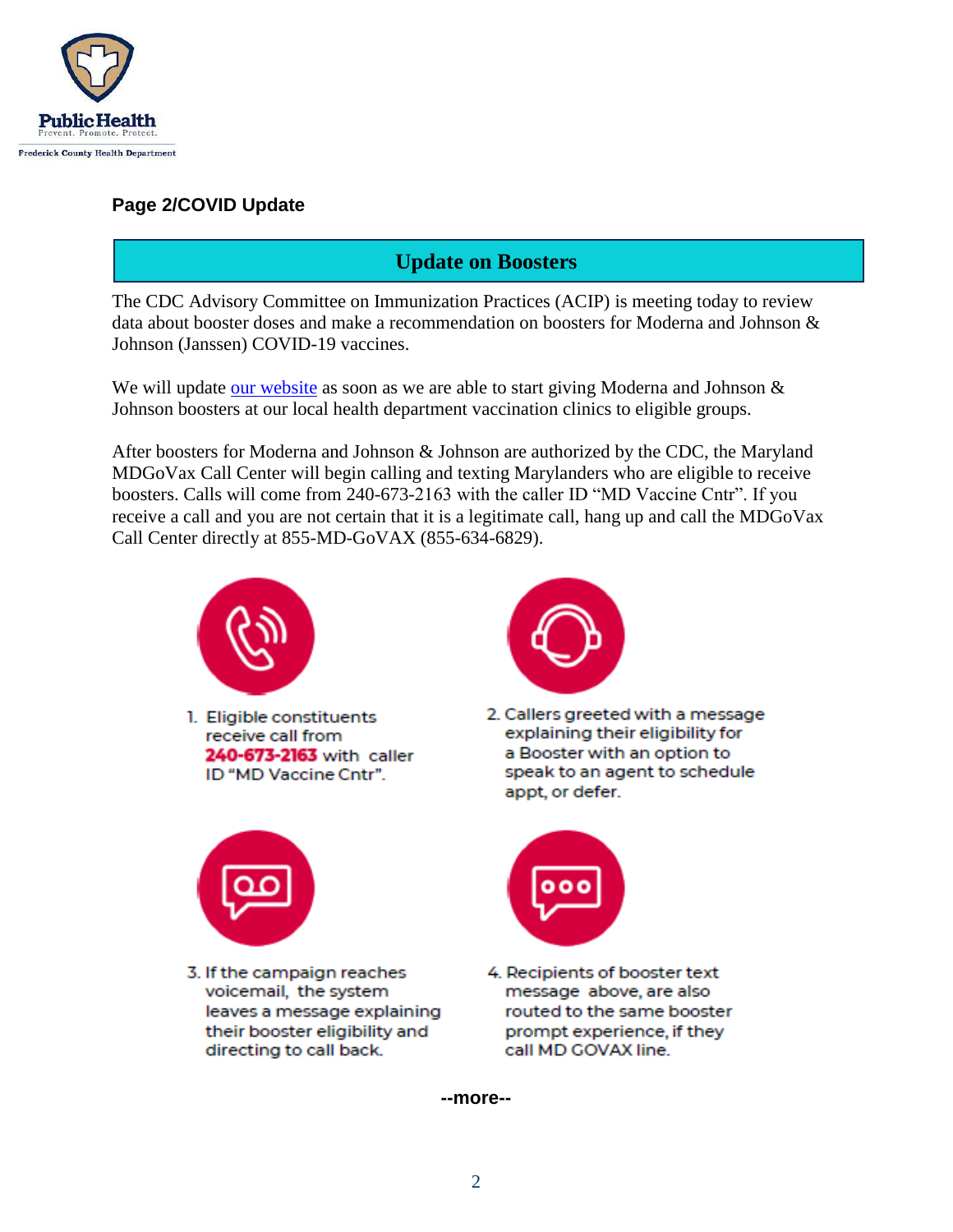

### **Page 3/COVID Update**

## **Trending Questions from Maryland Department of Health**

#### **Who in Maryland is currently eligible to get a Pfizer COVID-19 booster shot?**

If you received your second Pfizer dose at least six months ago, you should strongly consider getting a booster shot. Based on the Sept. 24 CDC recommendations, all providers shall offer a Pfizer booster dose to the following:

- 65 years and older
- Long-term care residents and staff
- 18+ who have underlying medical conditions including asthma, diabetes, obesity
- 18+ who work and live in high-risk settings, including:
	- o First responders (police officers, firefighters, EMT)
	- o Healthcare workers
	- o Congregate care staff
	- o Education staff (teachers, support staff, daycare workers)
- o Food service workers
- o Agriculture workers
- o Manufacturing workers
- o Corrections workers
- o Postal Service workers
- o Public transit workers
- o Grocery store workers

#### **Are the booster shot and the 3rd vaccine dose the same thing?**

While the formula of the vaccine is the same, doctors do make a distinction between a booster shot and a third dose. Doctors use the term third dose (additional dose) when referring to people with compromised immune systems who may not have gotten the level of protection they need from the first two doses. These are currently available for Marylanders who received either Moderna or Pfizer initial series.

Boosters are offered to people who got the full course of a vaccine and developed a good response initially, but it waned over time. These are currently available for certain Marylanders six months after an initial series of Pfizer.

For Pfizer, the amount of vaccine given for the first, second, third and booster doses is all the same. For Moderna, the same amount is given for the third dose as for the first and second doses, but the booster dose will be half that amount.

#### **Did you miss last week's questions?**

You can find out the answer to other trending COVID-19 vaccination [questions at covidLink](https://covidlink.maryland.gov/content/faqs/#trending)  [Trending Questions and Answers.](https://covidlink.maryland.gov/content/faqs/#trending) Be sure to check out [covidLINK](https://covidlink.maryland.gov/content/) for even more information on the COVID-19 vaccine, testing, and contact tracing.

**--more--**